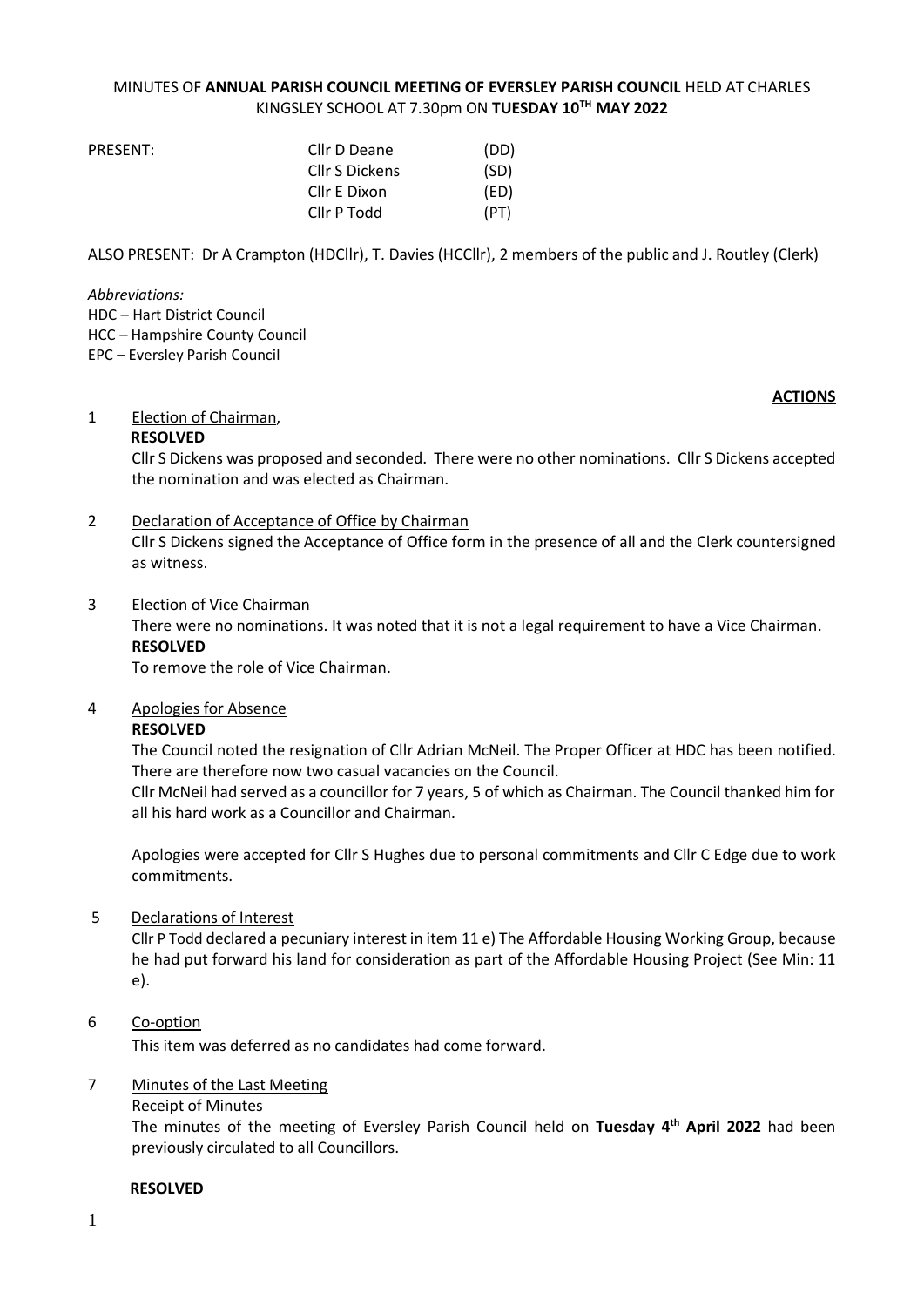That the Minutes be approved and signed by the Chairman. **SD**

#### 8 Public Questions and Comments

Chequers Green A member of the public noted the new equipment at Cross Green and asked when they would get new equipment at Chequers Green Park as it is a well-used park. The Chairman said that this would be put on a future Open Spaces Agenda for discussion.

Eversley Issues T. Davies (HCCllr) said he was progressing issues in Eversley that the Parish Council had raised with him.

Dr A Crampton (HDCllr) said she was aware that a lot of local issues were to do with roads and that she had also been recently involved in social housing issues in Eversley.

#### 9 Delegation

i) Delegation arrangements to Committees

#### **RESOLVED**

- The Open Spaces Committee has delegated authority to spend up to £5,000 on items from the approved budget.
- Planning applications will not be considered by the Open Spaces Committee unless a consultee deadline makes it unavoidable. Planning applications will only be considered if a resident or Councillor has asked in advance for them to be discussed.

#### ii) Delegation arrangements to Proper Officer

#### **RESOLVED**

- The Clerk, as the Proper Officer, has delegated authority to authorise expenditure on any items below £500
- The Clerk, as the Proper Officer, has delegated authority to authorise expenditure between £500 and £1000 in an emergency.
- The Clerk, as the Proper Officer, has delegated authority to make a decision on behalf of the Council, if the Council cannot meet, after agreement with 2 councillors, to include the lead councillors where applicable and the Chairman and Vice-Chairman for any financial decisions as detailed in the Delegation Document. (See Appendix A)
- In the case of commenting on planning applications, this will resort to Full Council wherever possible and if not possible then resort to Open Spaces Committee and where this is not possible delegated to the Clerk, as the Proper office. The Clerk has delegated authority to submit comments to the planning authority, after consultation via email with the Council, in respect of planning applications that have a deadline for response before the next scheduled Council meeting. Comments submitted will be ratified at the following meeting of the Council.

#### 10 Committees

i) Open Spaces Committee Open Spaces Terms of Reference **RESOLVED**

To approve the Terms of Reference with the one change being that the committee would only now require 4 members.

Open Spaces Committee

#### **RESOLVED**

 That the members elected to the Open Spaces Committee would be: Cllr Des Deane Cllr Ed Dixon Cllr Susan Hughes Cllr Philip Todd (Until a new councillor wished to take on the role)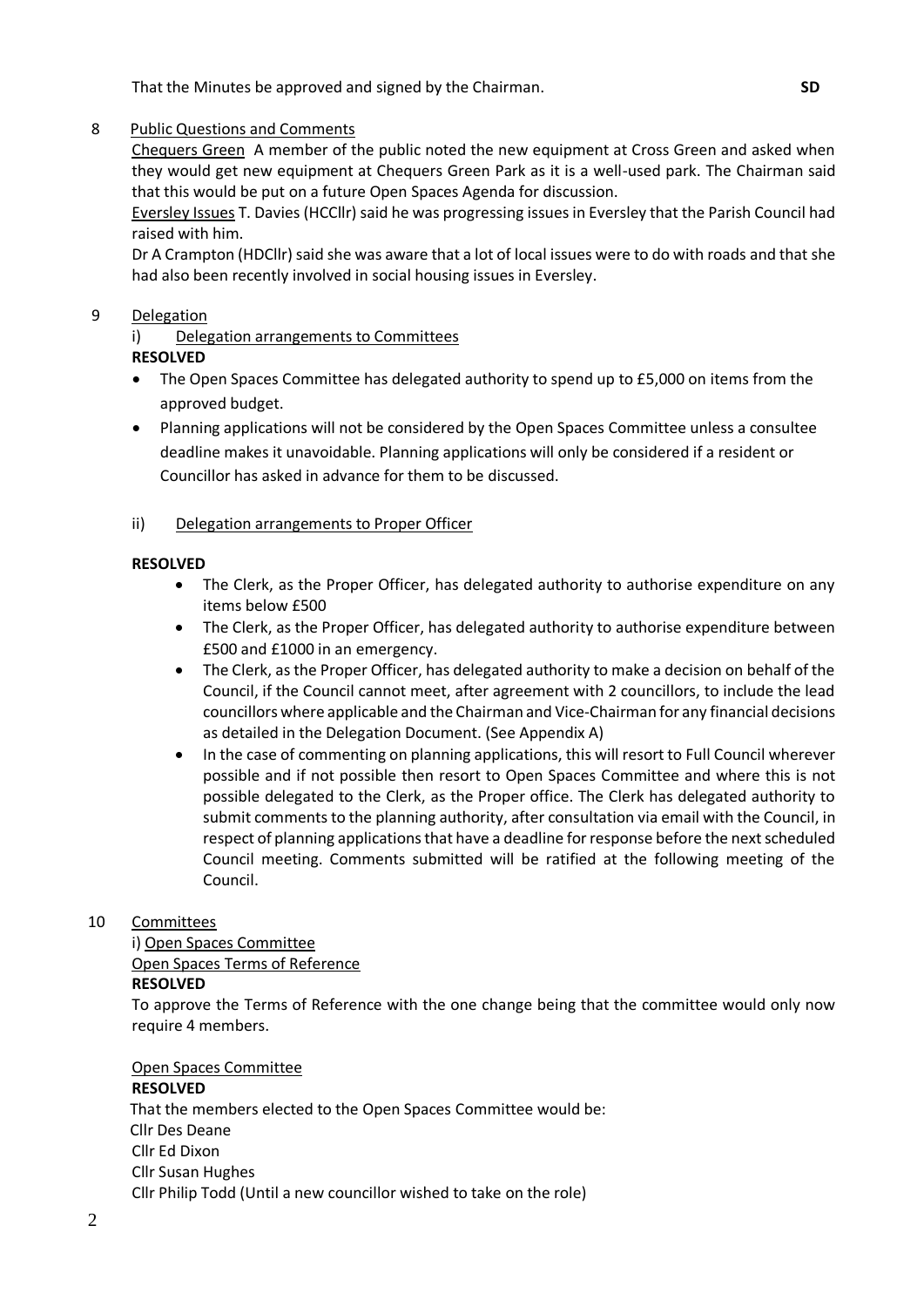#### ii) Personnel Committee

#### Personnel Committee Terms of Reference

#### **RESOLVED**

To approve the Terms of Reference with no changes.

#### Personnel Committee

That the members elected to the Personnel Committee would be: Cllr Des Deane Cllr Ed Dixon Cllr Colin Edge

#### iii) **RESOLVED**

There was no need to create any new Committees.

#### 11 Working Groups and Panels

- (i) There was no need to create and new working groups.
- (ii) To elect member/s to working groups:
- a) Road Safety and Traffic Working Group

#### **RESOLVED**

That the group would comprise the following members:

Cllr D Deane

Cllr C Edge/Cllr S Hughes

Dr A Crampton (HDCllr)

EPC would also welcome residents to join the group.

#### b) Budget Working Group

#### **RESOLVED**

That the group would comprise the following members:

Chairman

Chairman of Open Spaces Committee

Cllr E Dixon

The Responsible Financial Officer would also be part of the group but need not be elected.

#### c) Communication Working Group

#### **RESOLVED**

That the group would comprise the following members: Cllr C Edge Cllr S Hughes Cllr E Dixon The Clerk would also be part of the group but need not be elected.

# d) Appeals Panel

### **RESOLVED**

That the group would comprise the following members: Chairman Cllr P Todd Cllr S Hughes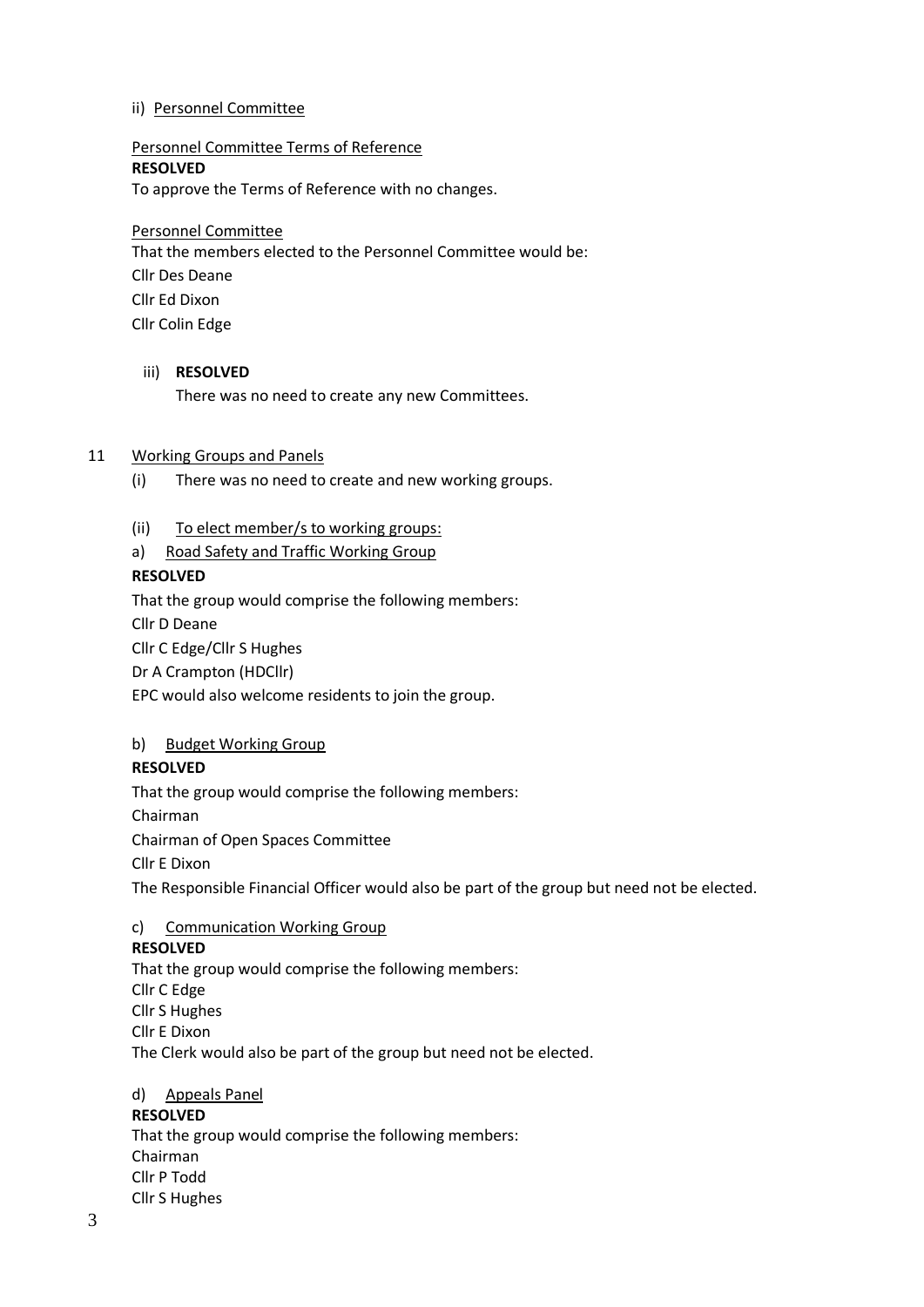#### e) Affordable Housing Working Group

#### **RESOLVED**

That the group would comprise the following members: Chairman Cllr S Hughes The Clerk would also be part of the group but need not be elected.

#### f) **RESOLVED**

There was no need for any new working groups or panels to be created.

#### 12Policies

(i)

The Council reviewed the Standing Orders

#### **RESOLVED**

To adopt the Standing Orders as per NALC's latest version and as previously circulated.

The Council reviewed the Financial Regulations

#### **RESOLVED**

To adopt the Financial Regulations as per NALC's latest version and as previously circulated.

#### ii) All other Council Policies

#### **RESOLVED**

To note that the Council has reviewed all other Council Policies and none require amending.

#### 13 Assets

i) The Council had reviewed an inventory of the Council's assets for the year ending 2021/22 which remained unchanged from the list approved on 1.3.2022.

#### **RESOLVED**

That the Asset list for 2021/22 is correct. (See Appendix B)

ii) The Council had reviewed an inventory of the Council's assets for 2022/23 as at May 2022 after the new play area had been installed.

#### **RESOLVED**

That the Asset list for 2022/23 as at May 2022 is correct. (See Appendix C)

#### 14 Insurance

i) The Council reviewed its insurance provision

#### **RESOLVED**

That the amount of cover for 2021/22 was adequate.

ii) BHIB, the current supplier, had sent their renewal quotation. The Clerk had also contacted a broker and obtained further quotes. The Council reviewed all the quotations and the cover provided by the policies.

#### **RESOLVED**

To continue to use BHIB as the Council's insurers for 2022/23.

#### 15 Subscriptions **RESOLVED**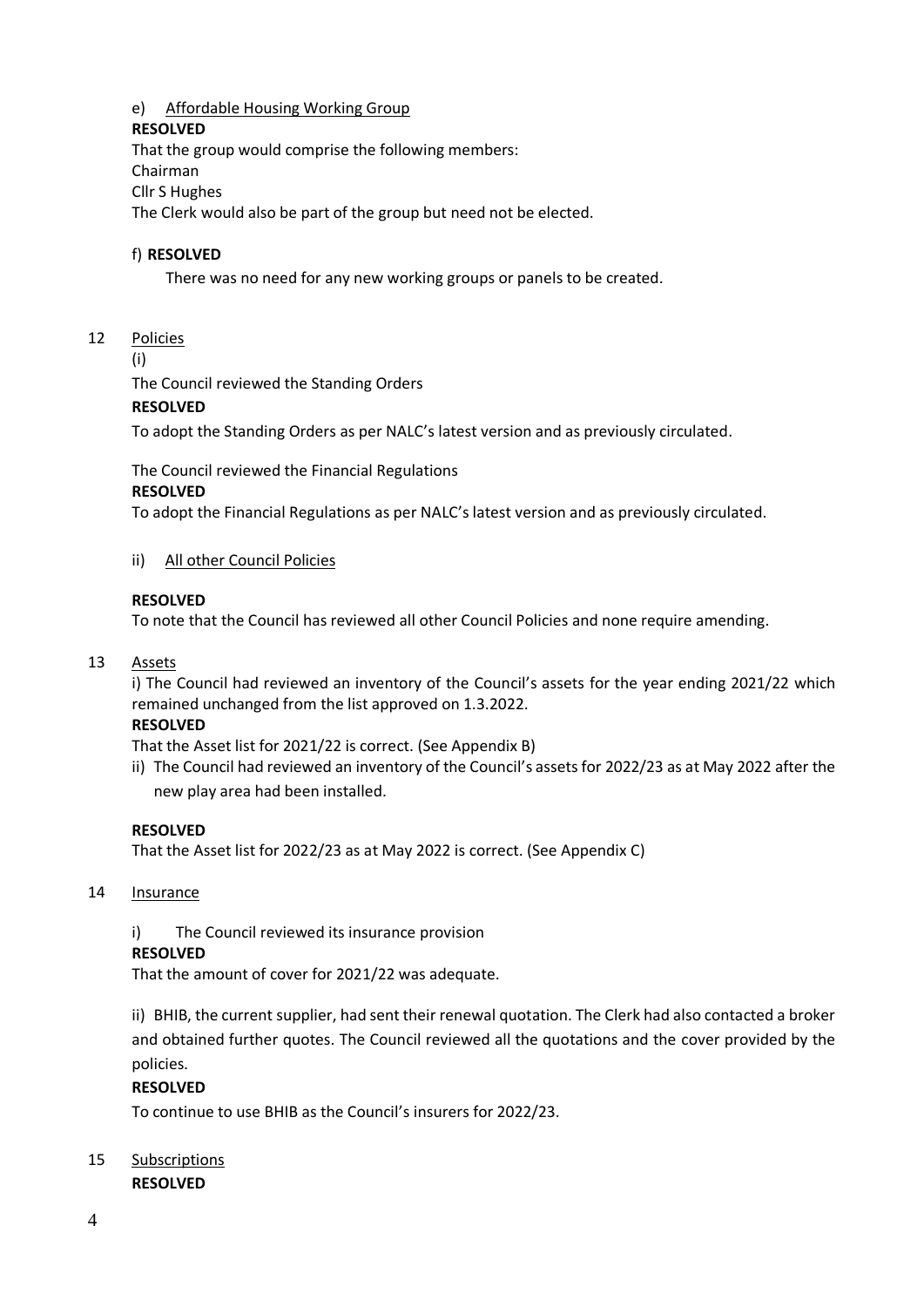To approve the following subscriptions:

- Hampshire Assoc. of Local Councils (HALC) £400.69
- National Assoc. of Local Councils (NALC) £95.57
- Society of Local Council Clerks (SLCC) £215.00
- Campaign to Protect Rural England (CPRE) £36.00
- Parish online £48.00
- Parish Magazine £14.00
- PO box £360.00 approximately, subject to annual increase.
- Information Commissioner's Office (ICO) £40.00 **Clerk**

#### 16 Direct debits and standing orders

#### **RESOLVED**

To approve the direct debits and standing orders:

• BT Group – Monthly approximately £42.

#### 17 Representation on outside bodies

It was requested that anyone attending a meeting of an outside body should provide a brief report back to Full Council.

#### **RESOLVED**

To make the following appointments:

- a) Hart District Association of Parish & Town Councils Chairman or any delegated Cllr
- b) Eversley Village Hall Management Committee Vacant
- c) Blackbushe Airport Consultative Committee Cllr C Edge
	-
- d) Eversley Sports Association Executive Committee Cllr D Deane
- e) Policing Priorities Meetings Chairman

#### 18 Appointment of Lead Councillors

#### **RESOLVED**

To elect members to the following roles or responsibilities:

- a) Planning Liaison Cllr P Todd, Cllr E Dixon
- b) Blackwater Valley Countryside Partnership Cllr P Todd
- c) Burial Ground Cllr P Todd and Cllr E Dixon
- d) Charles Kingsley's School Cllr S Hughes
- e) Flooding and Sewerage Cllr P Todd, Cllr D Deane
- f) Emergency Plan Cllr D Deane, Cllr S Hughes

### 19 Expenditure under s.137

#### **RESOLVED**

 To note that the Council had no expenditure incurred under s.137 of the Local Government Act 1972 for 2021/22 as it has GPC (General Power of Competence).

#### 20 Meeting Arrangements for 2022/23 **RESOLVED**

- Full Council will meet at 7.30pm on the first Tuesday of each month; except where this falls after a Bank Holiday weekend. The next meeting will take place on 14<sup>th</sup> June 2022. For full list of dates (See Appendix D)
- Open Spaces will meet at 7.30pm on a Tuesday roughly every six weeks. The next meeting will take place on 21<sup>st</sup> June 2021. For full list of dates (See Appendix D)
- There will be no meetings in August and no Open Spaces meeting in December.
- Meeting will be held at Charles Kingsley's School.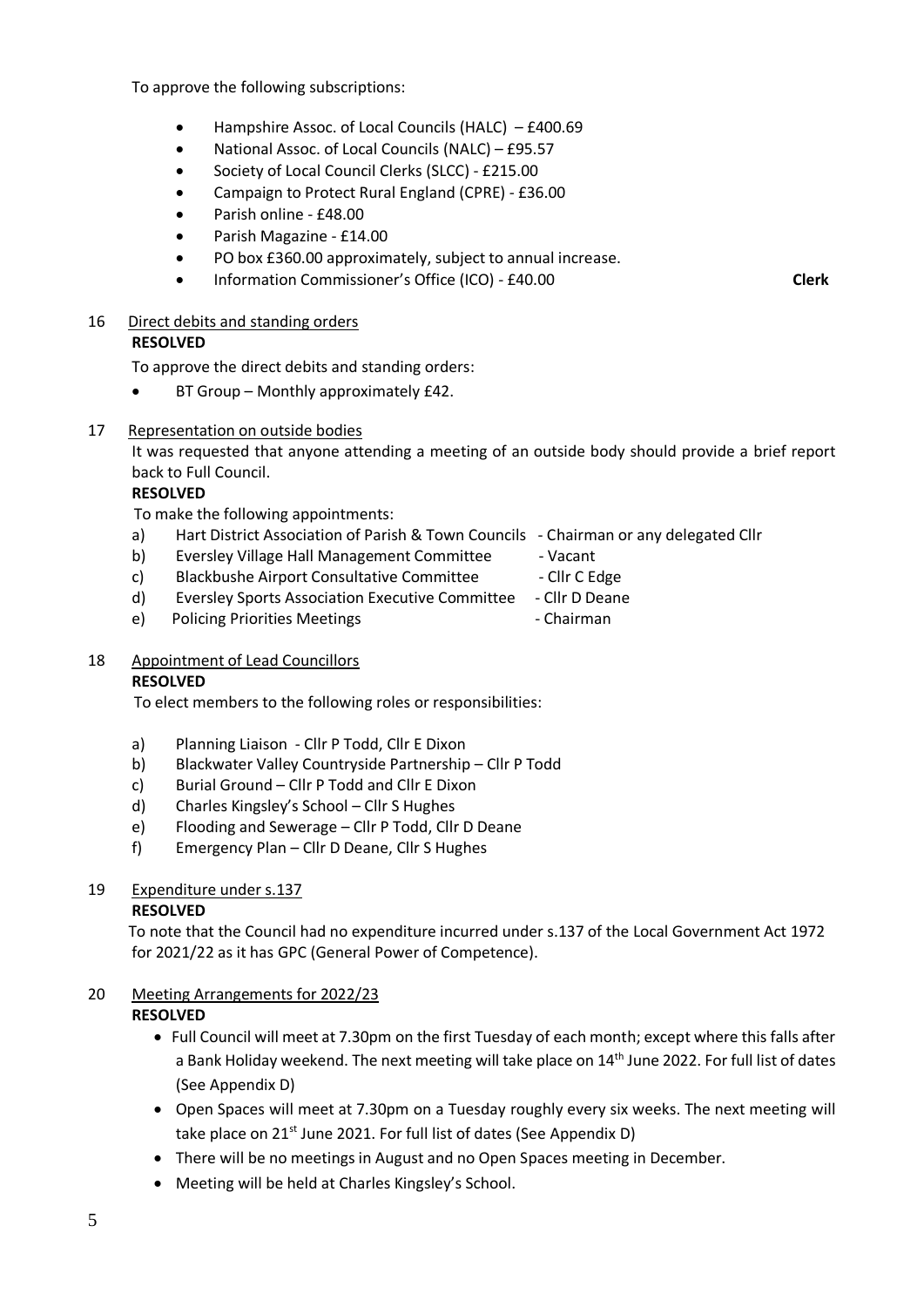#### 21 Electronic Agenda Despatch

### **RESOLVED**

That all members should receive only an electronic copy of the agenda and papers for meetings. (The Local Government (Electronic Communication) (England) Order 2015 came into force on 30 January 2015. It allows a Summons to a meeting to be deemed served, if sent to a nominated electronic address.)

#### 22 Draft Annual Financial Review

#### Draft Year-end financial reports

Copies of the Draft Receipts and Payments statement for the year ended 31 March 2022 had been circulated to all councillors (See appendix E).

#### **RESOLVED**

• To approve the draft accounts (unaudited) for the year ended 31st March 2022.

The Chairman signed the Receipts and Payments Summary. **SD**

#### Council reserves.

The Council reviewed the Council reserves.

#### **RESOLVED**

• To approve the Earmarked and General Reserves as noted on the Budget.

#### 23 Budget 2022/23

The amended budget for 2022/23 to reflect projects not completed on 2021/22 was reviewed.

#### **RESOLVED**

- To approve this amended budget (See appendix F)
- 24 Financial report

#### Schedule of Accounts

The Responsible Financial Officer's reconciliation for March 2022 had been previously circulated along with copies of the bank statements.

#### **RESOLVED**

(i) To note the reconciliation for March 2022 has already been approved at the previous meeting. (See Appendix G)

#### **RESOLVED**

(ii) To authorise the schedule of payments for May 2022. (See Appendix H)

### Year to Date

#### **RESOLVED**

(iii) To note the Year to Date report for March has already been approved at the previous meeting. (See Appendix I)

#### Emergency Spend

To note the costs authorised under delegated powers in an emergency: £195+VAT Clearance of soil at the burial ground following several burials.

25 Planning

Planning Applications **RESOLVED**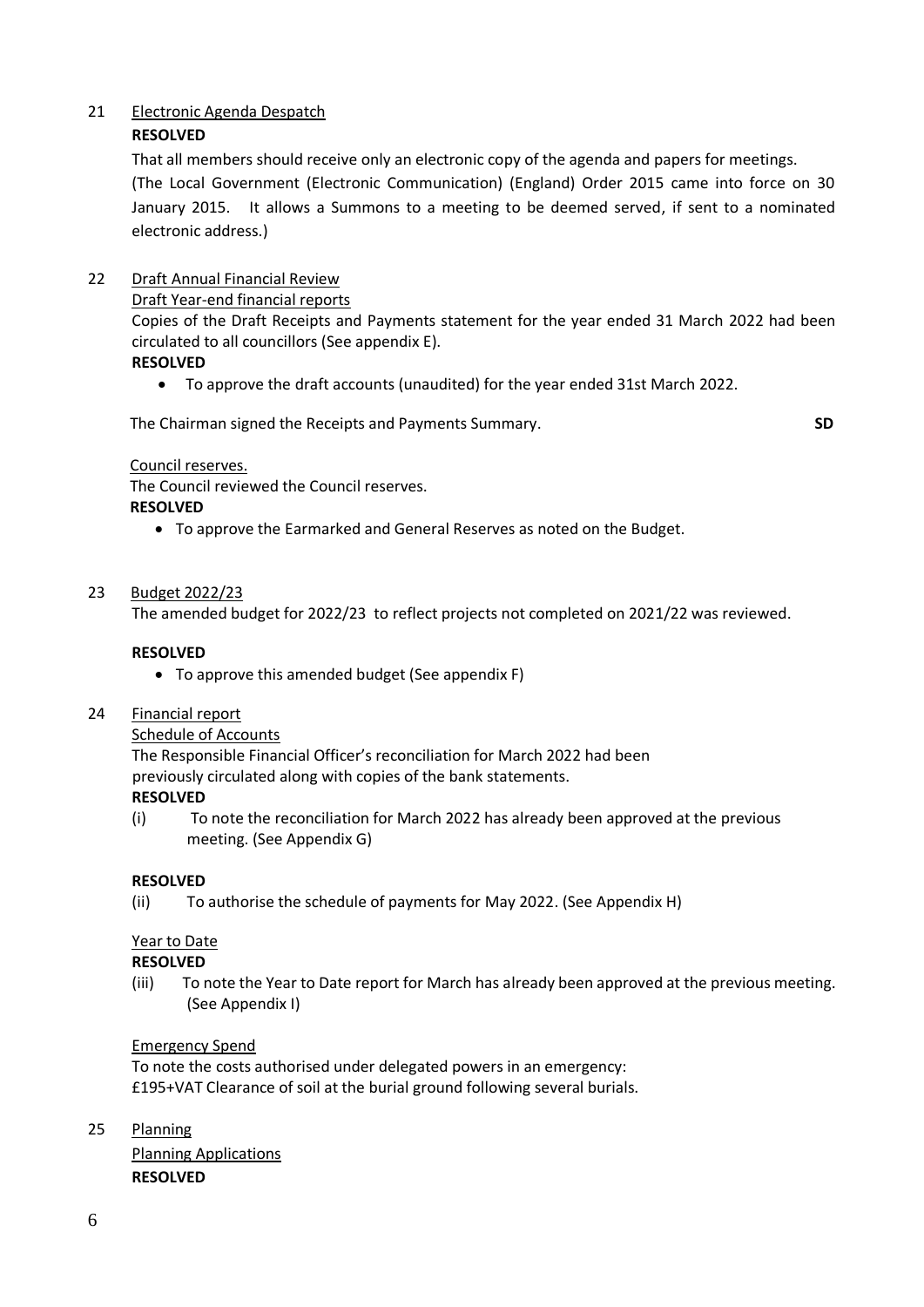To note receipt of the following and, where appropriate, to forward the comments listed below to HDC or HCC. **Clerk**

a) 22/00829/HOU Up Green Farm Up Green Demolition of domestic garage and erection of a replacement garage with ancillary residential accommodation. EPC consultee comment: No comment.

There being no further items for discussion the Chairman closed the meeting at 8.47pm.

Chairman…………………………………………………Date………………………………………

#### **The next Full Council Meeting will be held on Tuesday 14th June 2022**

#### **Forward Plan**

| Date         | Meeting               |
|--------------|-----------------------|
| 14 June 2022 | <b>Full Council</b>   |
| 21 June 2022 | Open Spaces Committee |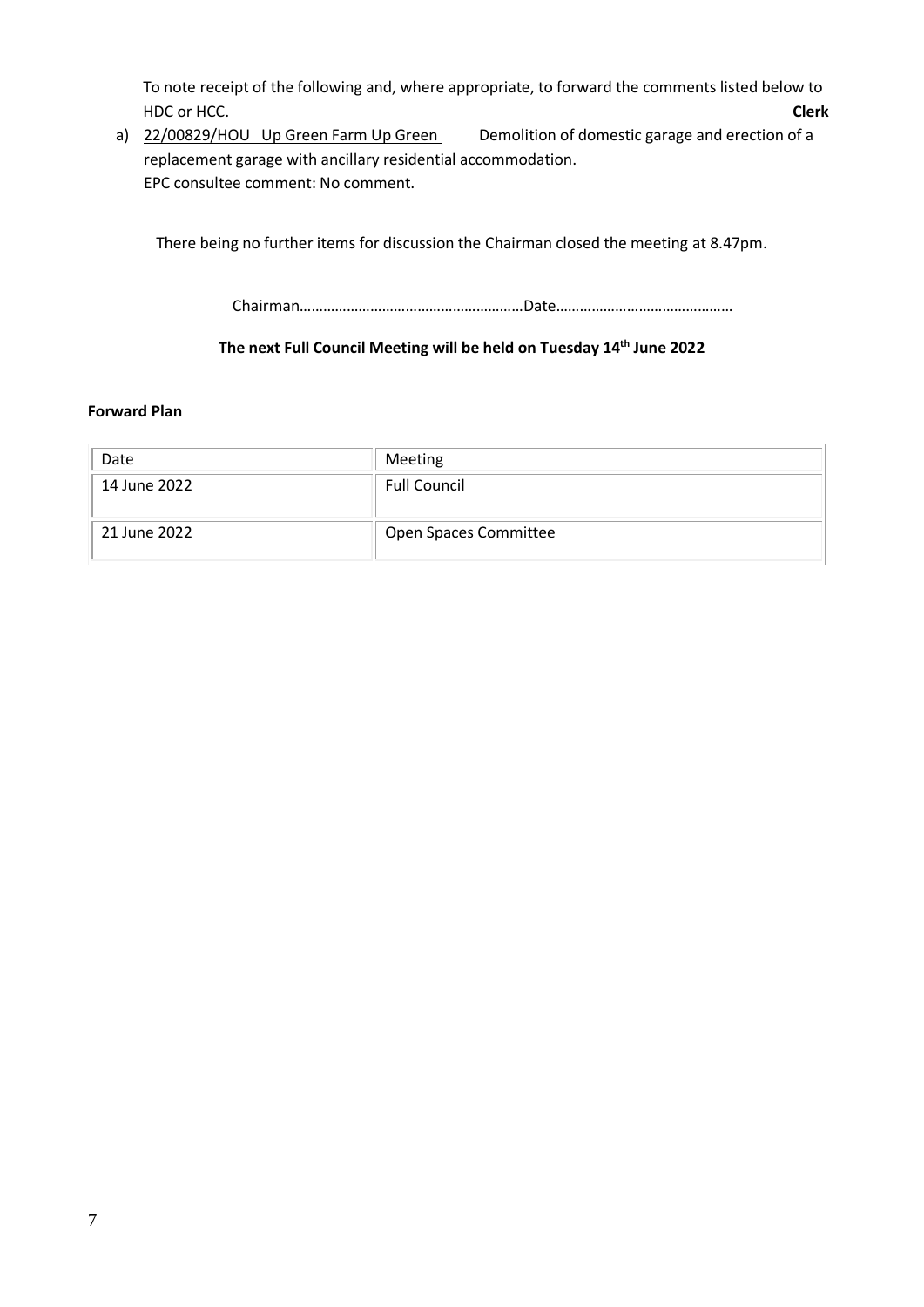### **Eversley Parish Council Temporary Scheme of Delegation 2021**

#### **S101 delegation of powers**

The Scheme of Delegation (s101 of the 1972 LGA), provides for delegating authority to the Clerk for making decisions on behalf of the council as and when appropriate. S101 requires formally agreed Terms of Reference by the Council. It needs to be based in Terms of Reference (a sheet of A4 rules – see Scheme of Delegation below) that sets out the key themes of the delegation and the financial thresholds that apply.

This scheme of delegation is a temporary measure to facilitate effective decision making whilst the COVID-19 restrictions are in place. It allows the Clerk to take on the executive role during this time.

#### **Delegation of Power**

Section 101 of the Local Government Act 1972 provides:

- That a Council may delegate its powers (except those incapable of delegation) to a committee or an officer.
- A Committee may delegate its powers to an officer.
- The delegating body may exercise Powers that have been delegated.

Any delegation to the Proper Officer shall be exercised in compliance with the Council's Standing Orders, any other policies or conditions imposed by the Council and within the law.

The Proper Officer may nominate another named Officer to carry out any powers and duties, which have been, delegated to that Officer.

In an emergency the Proper Officer is empowered to carry out any function of the Council.

Where officers are contemplating any action under delegated powers, which is likely to have a significant impact in a particular area, they should also consult a minimum of two Members, and must ensure that they obtain appropriate legal, financial and other specialist advice before action is taken.

The following items may not be delegated to the Clerk:

- To appoint the Chairman and Vice-Chairman in May each year
- To sign off the Governance Statement by  $30<sup>th</sup>$  June each year
- To set the precept
- To appoint the Head of Paid Service (Clerk)
- To make byelaws
- To borrow money
- To consider any matter required by law to be considered by Council.

#### **To the Proper Officer** LGA 1972 s101

The Council's Scheme of Delegation authorises the Clerk to the Council to act with delegated authority in the specific circumstances detailed: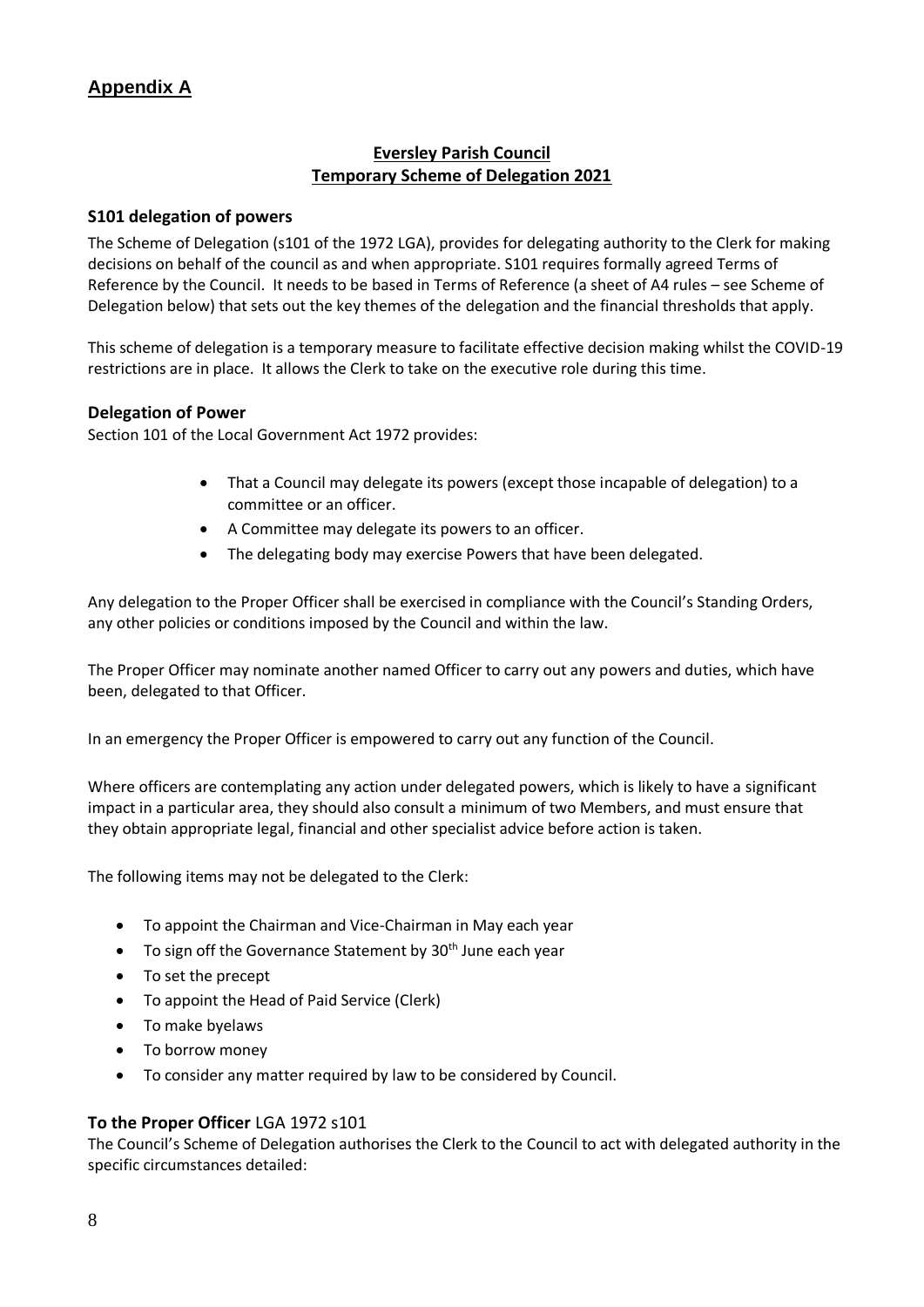#### **To take action:**

1. To take action on any issue that cannot wait until the next Parish Council meeting; as a temporary measure the Proper Officer is empowered to take any and all decisions that would normally be taken by Full Council, or a committee or a working group, having consulted a minimum of two Councillors, to include the lead councillors where applicable or the Chairman and Vice-Chairman for any financial decisions. Consultation may be by email or by telephone or by virtual meeting, followed by a confirmation email.

#### **Financial thresholds:**

- 2. To authorise expenditure on items where the Council has previously approved the budget to a maximum of £3,000 per transaction having consulted the Chairman and the Vice-Chairman, or to a higher level where the Council has agreed & minuted the expenditure at a prior meeting. For the avoidance of doubt, this includes any payments that will be overdue before the next scheduled Council Meeting or where discounts may be lost to the Council; to include normal salaries and all items specifically budgeted for, contracted for or expenditure previously agreed by Council at a meeting.
- 3. To incur expenditure on behalf of the Council, which is necessary to carry out any repair, replacement or other work or essential project which is of such extreme urgency that it must be done at once, whether or not there is any budgetary provision for the expenditure, subject to a limit of £1,000.00 per transaction, having consulted the Chairman and taken on board his views.
- 4. To take any action regarding minor repairs or purchases (up to a cost of £500.00 per transaction) having consulted the Chairman and taken on board his views.

#### **Planning Matters:**

5. In the case of commenting on planning applications, this will resort to Full Council wherever possible and if not possible then resort to Open Spaces Committee and where this is not possible delegated to the Clerk, as the Proper office. The Clerk has delegated authority to submit comments to the planning authority, following consultation with a minimum of two Members, preferably the lead councillors for Planning, in respect of planning applications that have a deadline for response before the next scheduled Council meeting. Comments submitted will be ratified at the following meeting of the Council.

#### **Delegation Limitations, Record keeping & Reporting:**

- 6. Records will be kept demonstrating a clear trail (particularly around decision making in any form).
- 7. All decisions will be reported at the next available Full Council Meeting.
- 8. Delegated actions shall be in accordance with Standing Orders and Financial Regulations and in line with directions given by Council from time to time and this Scheme of Delegation, and where applicable any other rules/regulations and legislation.

Date approved ……**10.5.2022**…………………. Minute number …**Min 9**………….. Date for review …..**Annual Parish Council Meeting – May 2023**……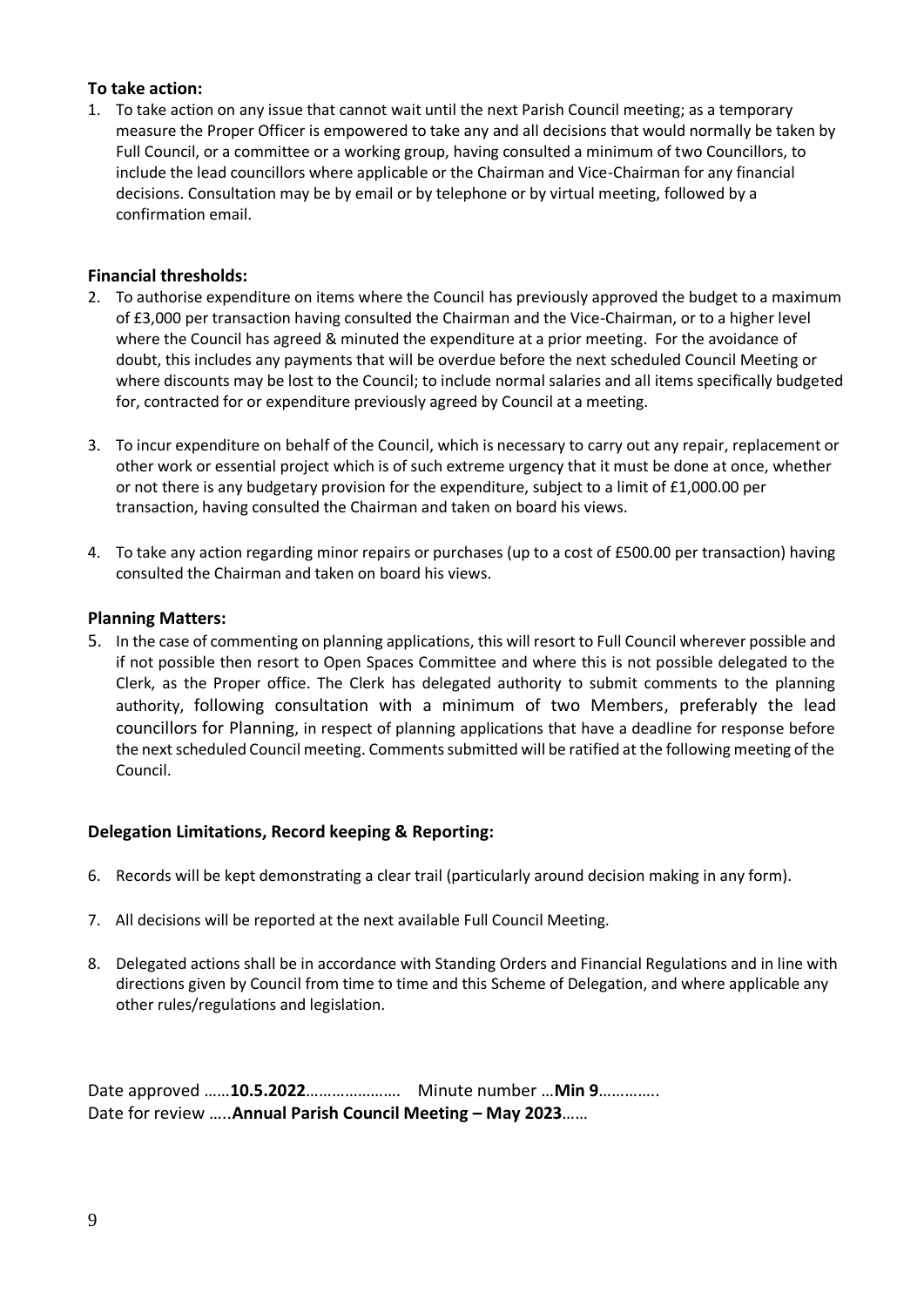# **Appendix B**

Asset Register 2021/22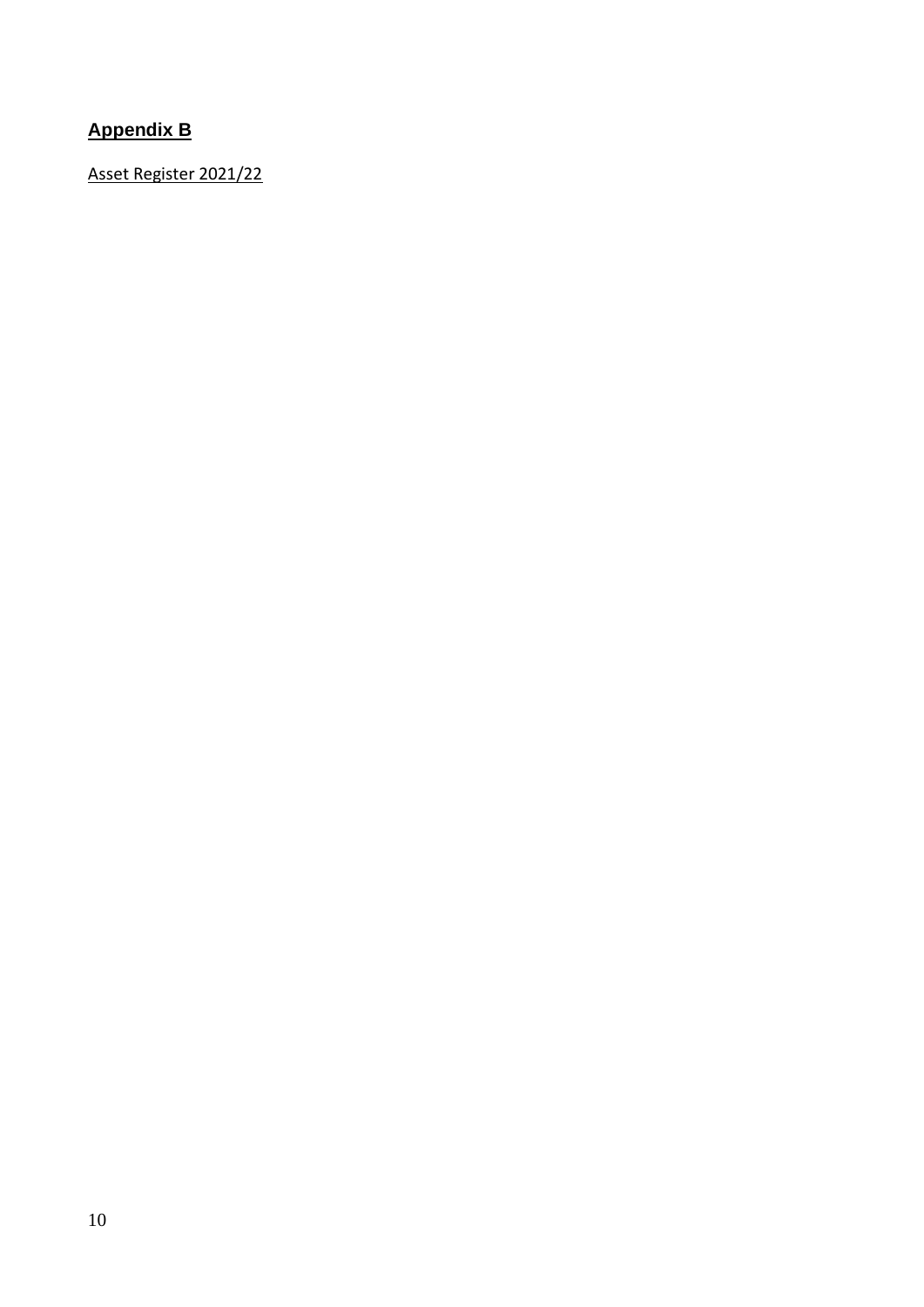# **Appendix C**

Asset Register 2022/23 as at May 2022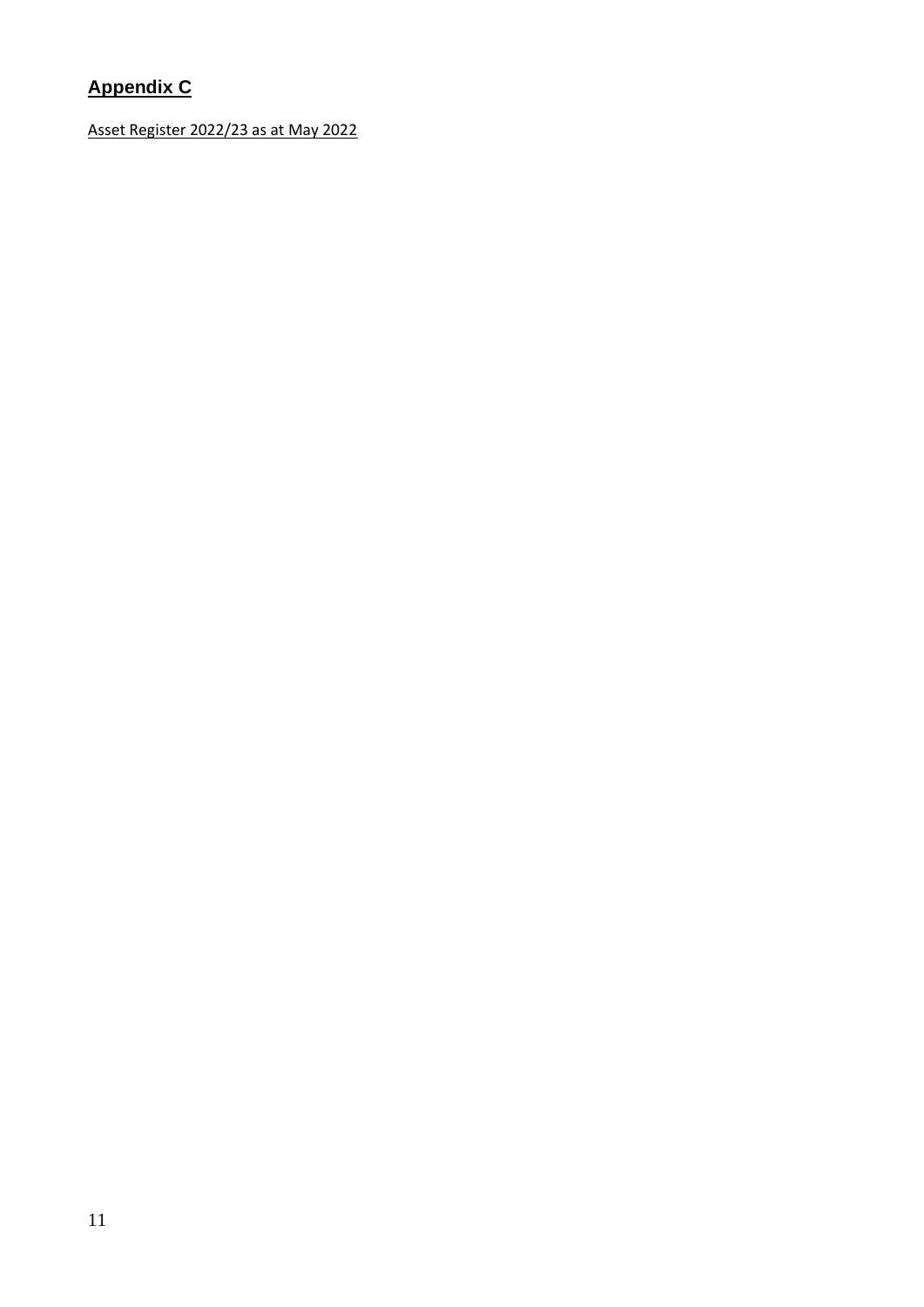## **Appendix D**

## Meeting Dates 2022/23

| <b>Full Council</b> | <b>Open Spaces</b>   |
|---------------------|----------------------|
| $14th$ June         | $21st$ June          |
| $5th$ July          | $12^{th}$ July       |
| $6th$ Sep           |                      |
| $4th$ Oct           | $18th$ Oct           |
| $1st$ Nov           | $29th$ Nov           |
| $6th$ Dec           |                      |
| $10th$ Jan          |                      |
| $7th$ Feb           | 28 <sup>th</sup> Feb |
| $7th$ Mar           |                      |
| $4th$ Apr           | $18th$ Apr           |
| $9th$ May           |                      |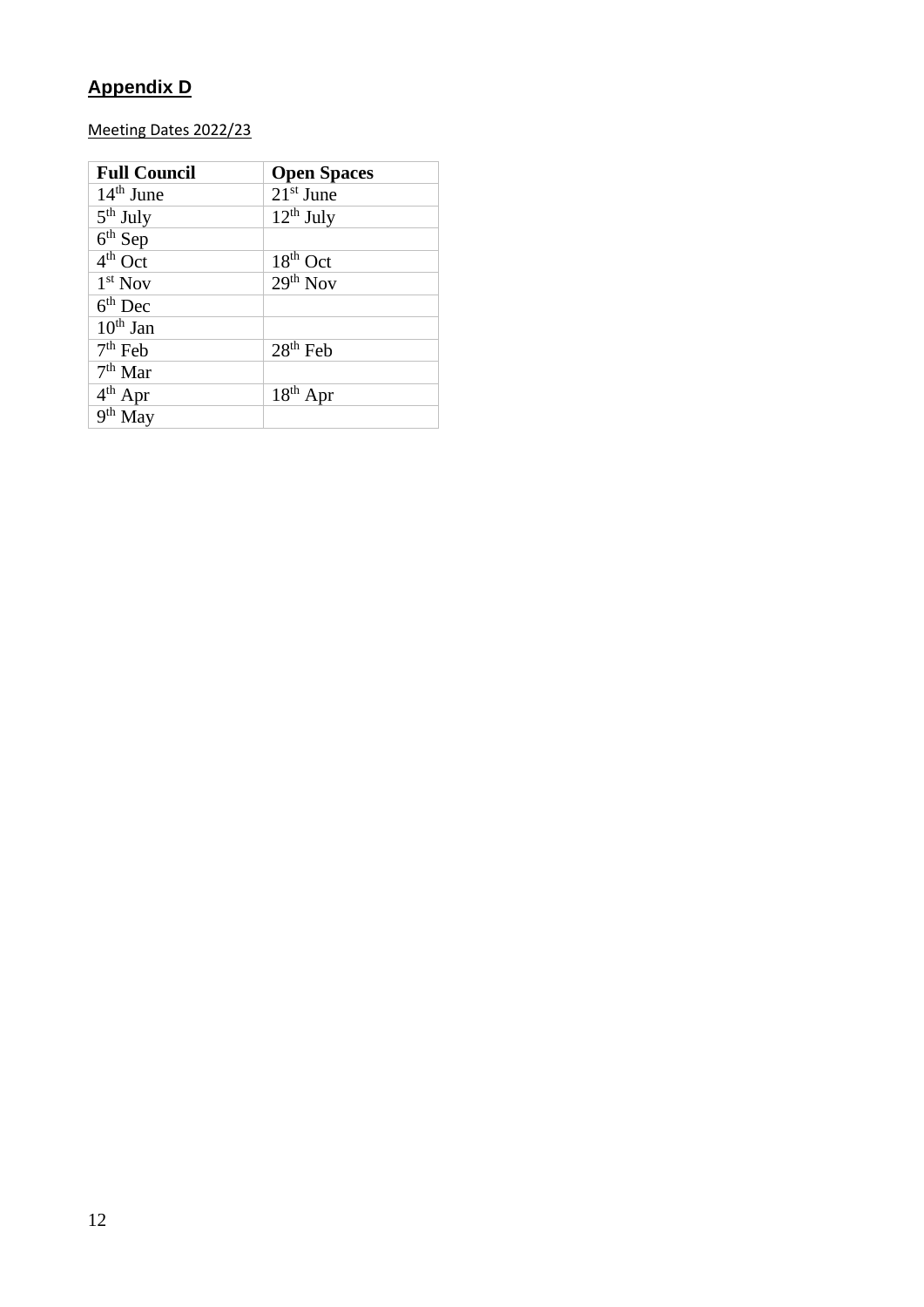## **Appendix E**

Draft Year-end financial reports

| <b>Receipts and Payments Summary</b>           |            |            |
|------------------------------------------------|------------|------------|
| For the year 1 April 2021 to 31 March 2022     | 2020/2021  | 2021/22    |
|                                                | 75,197     |            |
| <b>Total balance brought forward</b>           |            | 103,601.36 |
| Plus:<br><b>Total Receipts</b>                 | 93,246     | 91,241.06  |
|                                                |            |            |
| Minus:<br><b>Total Payments</b>                | 64,841     | 85,556.20  |
| <b>Balance to carry forward</b>                | 103,601.36 | 109,286.22 |
|                                                |            |            |
| <b>Bank reconciliation as at 31 March 2022</b> |            |            |
| Lloyds Current Account 37685868                | 70,860     | 26,537.49  |
| Minus:<br><b>Outstanding Cheques</b>           | 0          |            |
| Plus:<br><b>Reserve Account</b>                | 32,741     | 82,748.73  |
| Lloyds Reserve Account 38770268                |            |            |
| Total:                                         | 103,601.36 | 109,286.22 |
| Signed:                                        |            |            |
| Chairman                                       |            |            |
|                                                |            |            |
| <b>Responsible Financial Officer</b>           |            |            |
|                                                |            |            |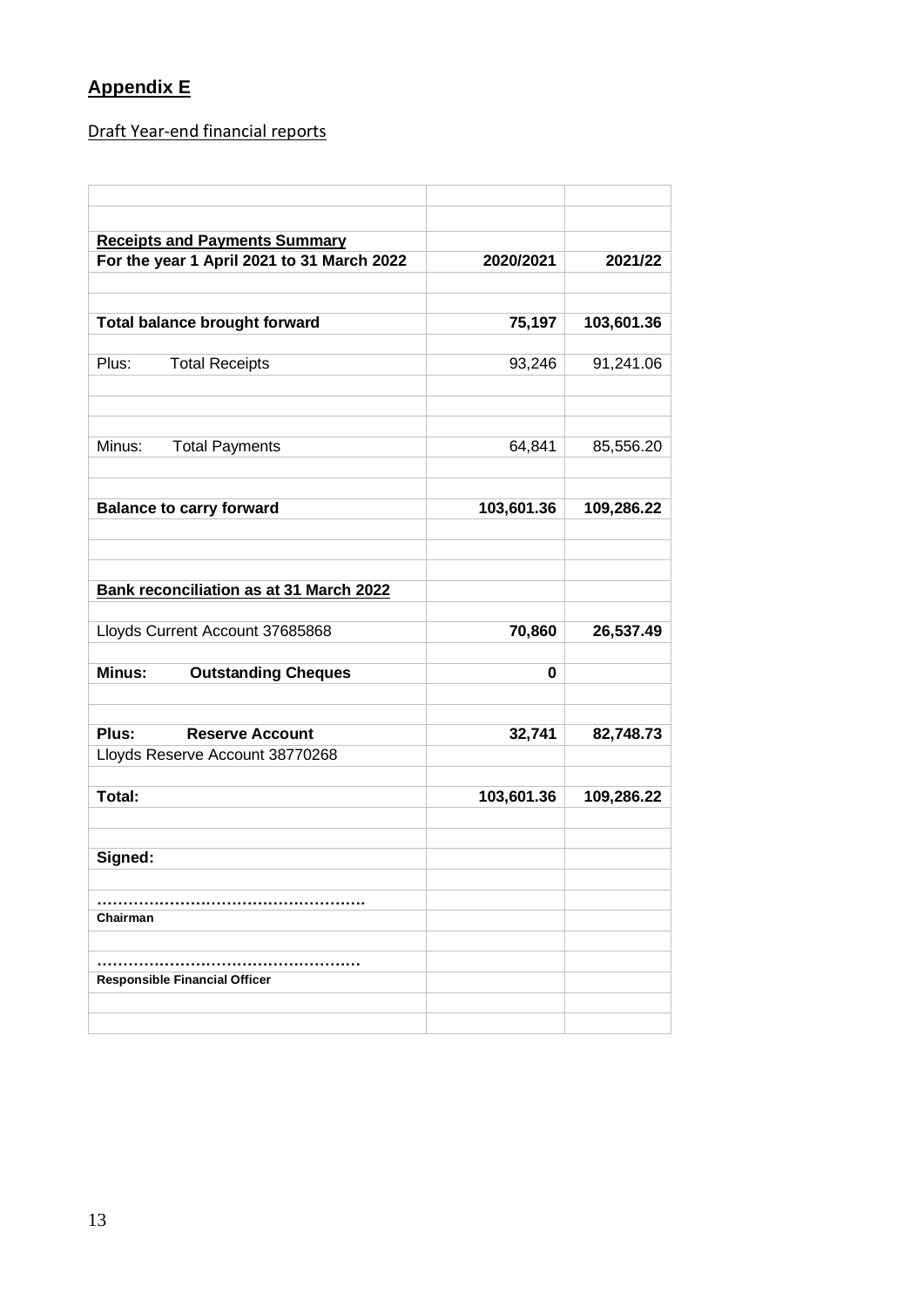| <b>Receipts and Payments</b>               |            |                |                   |
|--------------------------------------------|------------|----------------|-------------------|
|                                            | 31.03.2021 | 31.03.2022     | variance          |
|                                            |            |                |                   |
| Precept                                    | 78,977     | 78,977         | 0                 |
| <b>Council Tax Grant</b>                   | $\pmb{0}$  | 0              | 0                 |
| Bank Interest (reserve a/c)                | 9          | $\overline{7}$ | $-1$              |
| <b>Investment Interest</b>                 | 0          | 0              | $\mathbf 0$       |
| <b>Garden Plots</b>                        | 720        | 646            | $-74$             |
| <b>Burial Ground Fees</b>                  | 1,920      | 2,160          | 240               |
| Donations/Grants                           | 3,560      | 3,280          | $-280$            |
| S106 Funds                                 | 0          | 0              | 0                 |
| <b>VAT Refund</b>                          | 5,761      | 6,081          | 319               |
| Other Income                               | 2,299      | 90             | $-2,209$          |
|                                            | 93,246     | 91,241         | $-2,005$          |
|                                            |            |                |                   |
| Staff costs                                | 27,891     | 29,461         | 1,570             |
| Admin/Office Costs                         | 1,962      | 1,687          | $-275.11$         |
| <b>Cllr/Chair Expenses</b>                 | 0          | 113            | 113.41            |
| <b>Bank Charges</b>                        | 82         | 120            | 38.75             |
| <b>Hall Rental</b>                         | 65         | 495            | 430.00            |
| Insurance                                  | 1,680      | 1,698          | 18.20             |
| Audit                                      | 450        | 450            | 0.00              |
| Election charges                           | 0          | 0              | 0.00              |
|                                            |            |                |                   |
| Subscriptions/Publications/Advertising     | 1,170      | 1,213          | 43.21             |
| Repairs/Maintenance                        | 4,754      | 3,349          | $-1,404.76$       |
| <b>EPC Projects</b><br><b>Bus Shelters</b> | 3,563<br>0 | 23,661<br>0    | 20,097.79<br>0.00 |
| Website                                    | 377        | 337            | $-39.93$          |
|                                            |            |                |                   |
| Playground Safety Inspection               | 270        | 270            | 0.00              |
| <b>Grounds Maintenance</b>                 | 11,795     | 11,887         | 92.20             |
| Tree work                                  | 2,850      | 1,115          | $-1,735.00$       |
| Waste Management                           | 1,146      | 1,010          | $-135.64$         |
| Payback team                               | 90         | 0              | $-90.00$          |
| Clearing allotments                        | 250        | 0              | $-250.00$         |
| Conservtion group                          | $\pmb{0}$  | 0              | 0.00              |
| <b>Training Courses</b>                    | 255        | 45             | $-209.88$         |
| Section 137 Payments                       | 0          | 0              | 0.00              |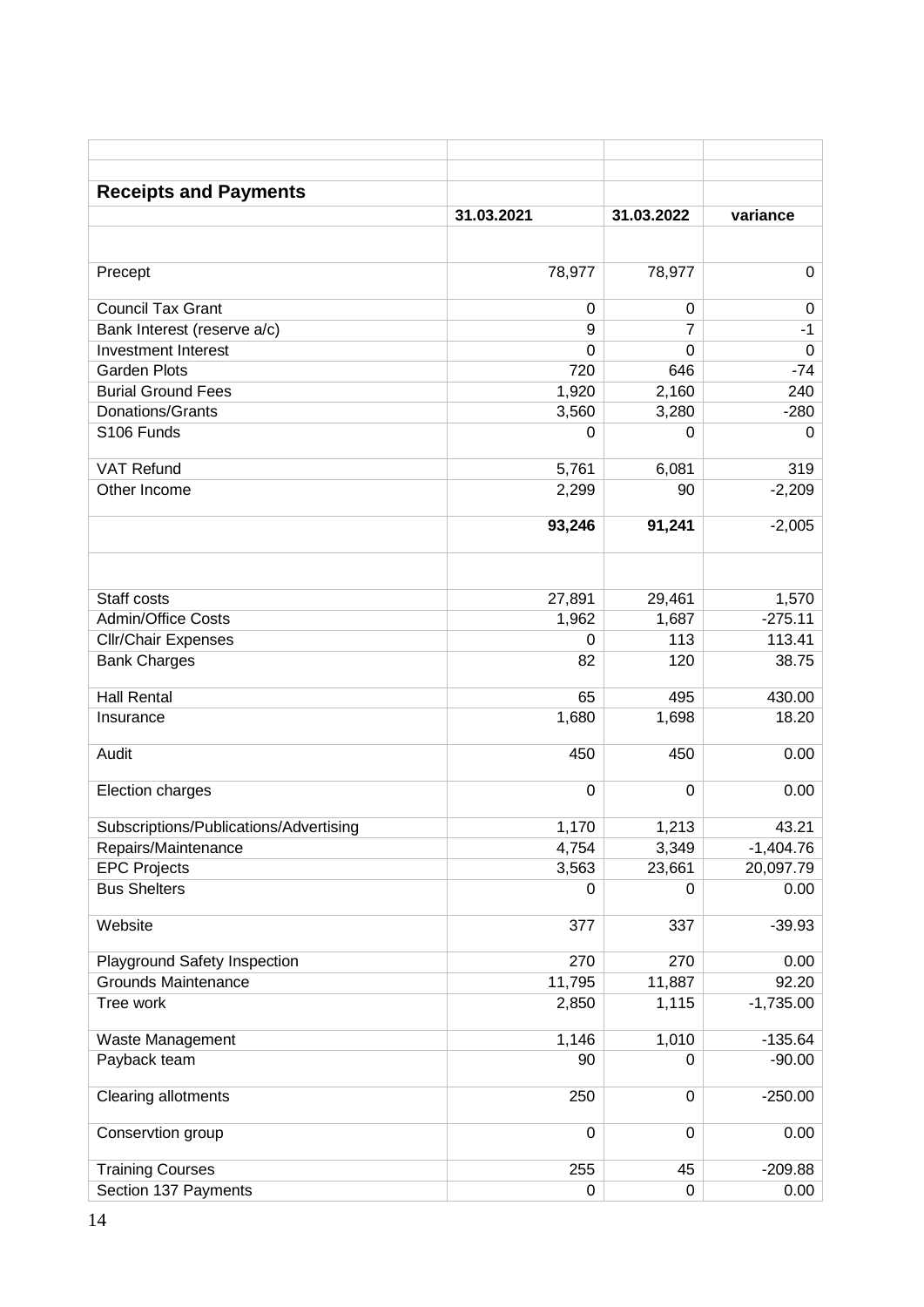| <b>Grants and Donations</b>             | 1,000        | 100       | $-900.00$ |
|-----------------------------------------|--------------|-----------|-----------|
| <b>VAT Payments</b>                     | 5,191        | 8,544     | 3,352.14  |
|                                         |              |           |           |
|                                         |              |           |           |
| <b>Total expenditure</b>                | 64,841       | 85,556    | 19,145    |
| Income-expenditure                      | 28,405       | 5,685     |           |
|                                         |              |           |           |
|                                         |              |           |           |
|                                         |              |           |           |
|                                         |              |           |           |
| <b>Current Account 37685868</b>         |              |           |           |
|                                         |              |           |           |
| Balance brought forward 1.4.21          | 42,464       | 70,860    |           |
| Income-expenditure as at 31.3.2022      | 28,405       | 5,685     |           |
| Less amounts credited to reserves above | -9           | $-7$      |           |
| Less transfer to Reserve a/c            | 0            | $-50,000$ |           |
| unpresented cheques                     | <sup>0</sup> | U         |           |
| Opening balance as at 1.4.2022          | 70,860       | 26,538    |           |
|                                         |              |           |           |
| Reserve Account 38770268                |              |           |           |
| Balance brought forward 1.4.21          | 32,733       | 32,741    |           |
| Interest                                | 9            | 7         |           |
| Transfer from current account           | $\Omega$     | 50,000    |           |
| <b>Reserves carried forward</b>         | 32,741       | 82,749    |           |
|                                         |              |           |           |
| <b>Total Funds remaining</b>            | 103,601      | 109,286   |           |
|                                         |              |           |           |
|                                         |              |           |           |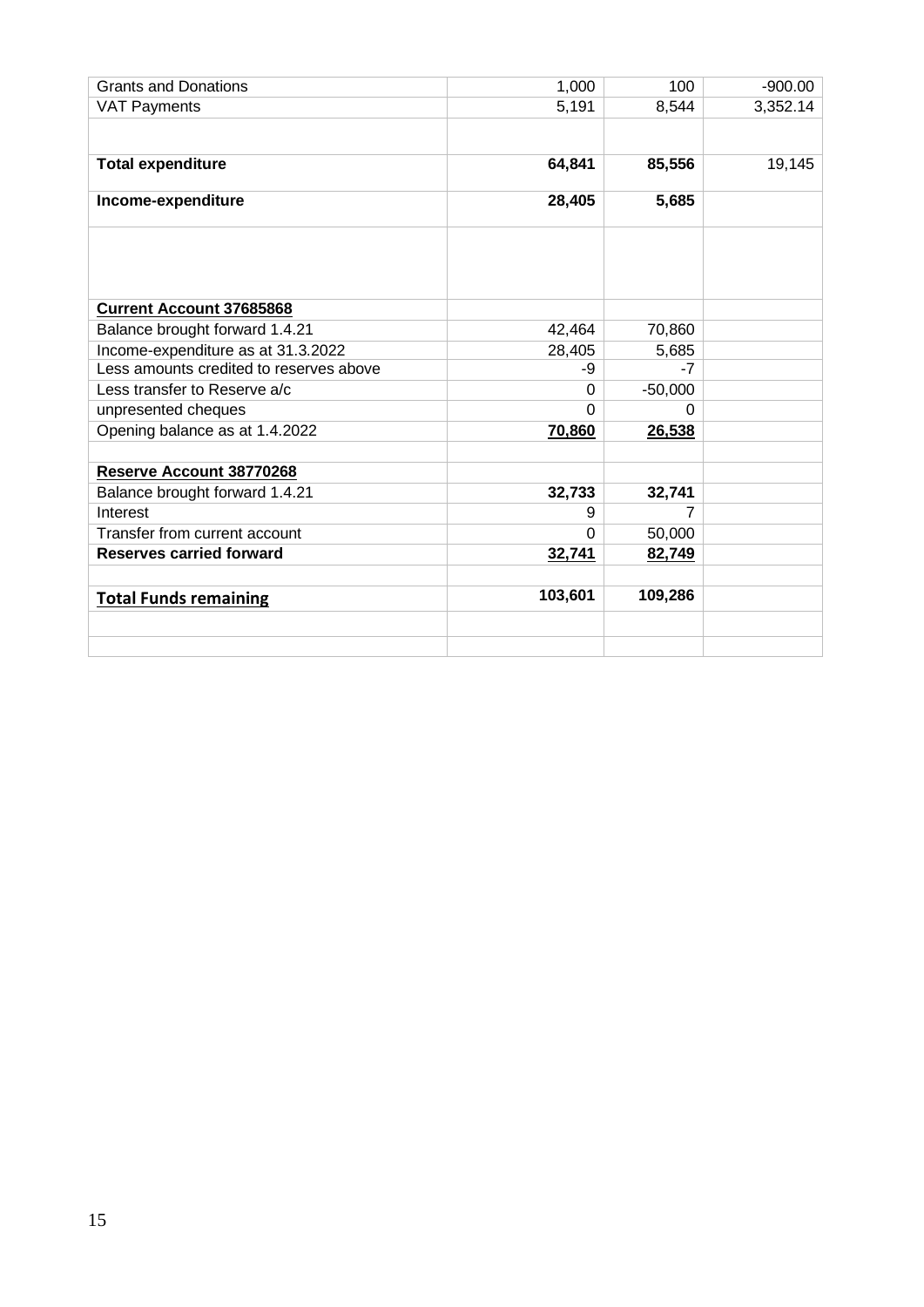## **Appendix F**

Budget 2022/23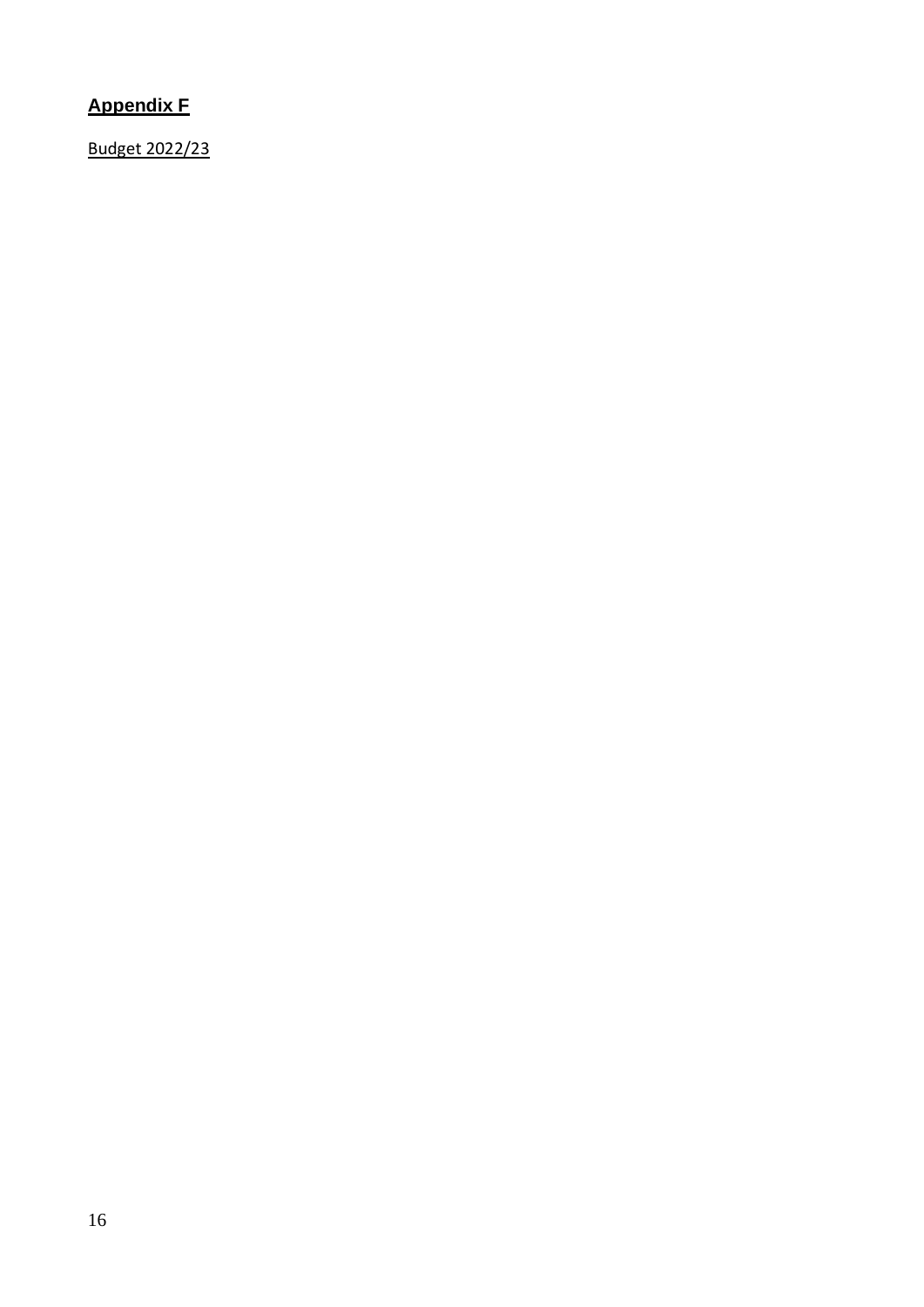# **Appendix G**

| <b>Eversley Parish</b>          | <b>Bank</b>                         |                                                        |               |                             |            |              |
|---------------------------------|-------------------------------------|--------------------------------------------------------|---------------|-----------------------------|------------|--------------|
| <b>Council</b>                  | <b>Reconciliation</b>               |                                                        |               |                             |            |              |
| 31st Mar 2022                   |                                     |                                                        |               |                             |            |              |
| <b>Prepared by</b>              |                                     | J. Routley,<br><b>Clerk/RFO</b>                        |               |                             |            |              |
| <b>Date</b>                     |                                     |                                                        |               |                             |            |              |
| <b>Approved by</b>              |                                     | A. McNeil,<br>Chairman                                 |               |                             |            |              |
| <b>Date</b>                     |                                     |                                                        |               |                             |            |              |
| <b>Approved by</b>              |                                     | <b>Councillor</b>                                      |               |                             |            |              |
| <b>Signed</b>                   |                                     |                                                        |               |                             |            |              |
| <b>Date</b>                     |                                     |                                                        |               |                             |            |              |
| <b>Current Account</b><br>No.   | 37685868                            |                                                        |               |                             |            |              |
| <b>Brought forward</b>          | as at 28th Feb<br>2022              |                                                        |               |                             |            |              |
| as per Bank<br><b>Statement</b> |                                     |                                                        |               |                             |            |              |
|                                 |                                     |                                                        |               |                             |            | 48,350.77    |
| <b>Chq No./Bacs</b><br>date/ref | Payee                               | <b>Description</b>                                     | Invoice no.   | <b>Net</b><br><b>Amount</b> | <b>VAT</b> | <b>Total</b> |
| $27 - Jan -$                    | Post Office Ltd                     | Post Office Ltd                                        |               | 6.95                        | 0.00       | $-6.95$      |
| 2022/Charge card<br>21-Feb-     | Post Office Ltd                     | special delivery                                       |               | 7.65                        | 0.00       | $-7.65$      |
| 2022/charge card<br>04-Mar-2022 | <b>BT</b> Group                     | Monthly office<br>phone costs                          | M130 8L       | 32.20                       | 6.44       | $-38.64$     |
| 05-Mar-2022                     | <b>Staff</b>                        | Salaries - Feb                                         |               | 1,777.22                    | 0.00       | $-1,777.22$  |
| 05-Mar-2022                     | J Routley, Clerk                    | Expenses/Admin<br>- Feb                                |               | 32.85                       | 0.00       | $-32.85$     |
| 05-Mar-2022                     | Hampshire<br>Pension Fund           | Feb contribution                                       |               | 502.39                      | 0.00       | $-502.39$    |
| 05-Mar-2022                     | <b>Nick Robins</b><br>Ltd           | Grounds<br>maintenance -<br>Feb                        | 14048         | 935.00                      | 187.00     | $-1,122.00$  |
| 05-Mar-2022                     | <b>Nick Robins</b><br>Ltd           | Dragon tooth<br>repair and turf at<br>burial ground    | 14049         | 50.00                       | 10.00      | $-60.00$     |
| 05-Mar-2022                     | Basingstoke<br><b>Skip Hire</b>     | Skip hire Feb                                          | 507248        | 74.88                       | 14.98      | $-89.86$     |
| 05-Mar-2022                     | Amazon                              | Copier paper                                           | GB212R57EAEUI | 7.74                        | 1.54       | $-9.28$      |
| 05-Mar-2022                     | <b>Nick Robins</b>                  | Dragons' teeth                                         | 14050         | 45.00                       | 9.00       | $-54.00$     |
|                                 | Ltd                                 | repair following<br>accident                           |               |                             |            |              |
| 05-Mar-2022                     | Educational<br>Play<br>Environments | 50% initial<br>payment for<br>Cross Green<br>Play Area | EPEINV2690A - | 4,958.00                    | 2,991.60   | $-17,949.60$ |
| 05-Mar-2022                     | Eversley<br>Parish<br>Magazine      | publications in<br>Feb & Mar                           | 2022-AD011    | 70.00                       | 0.00       | $-70.00$     |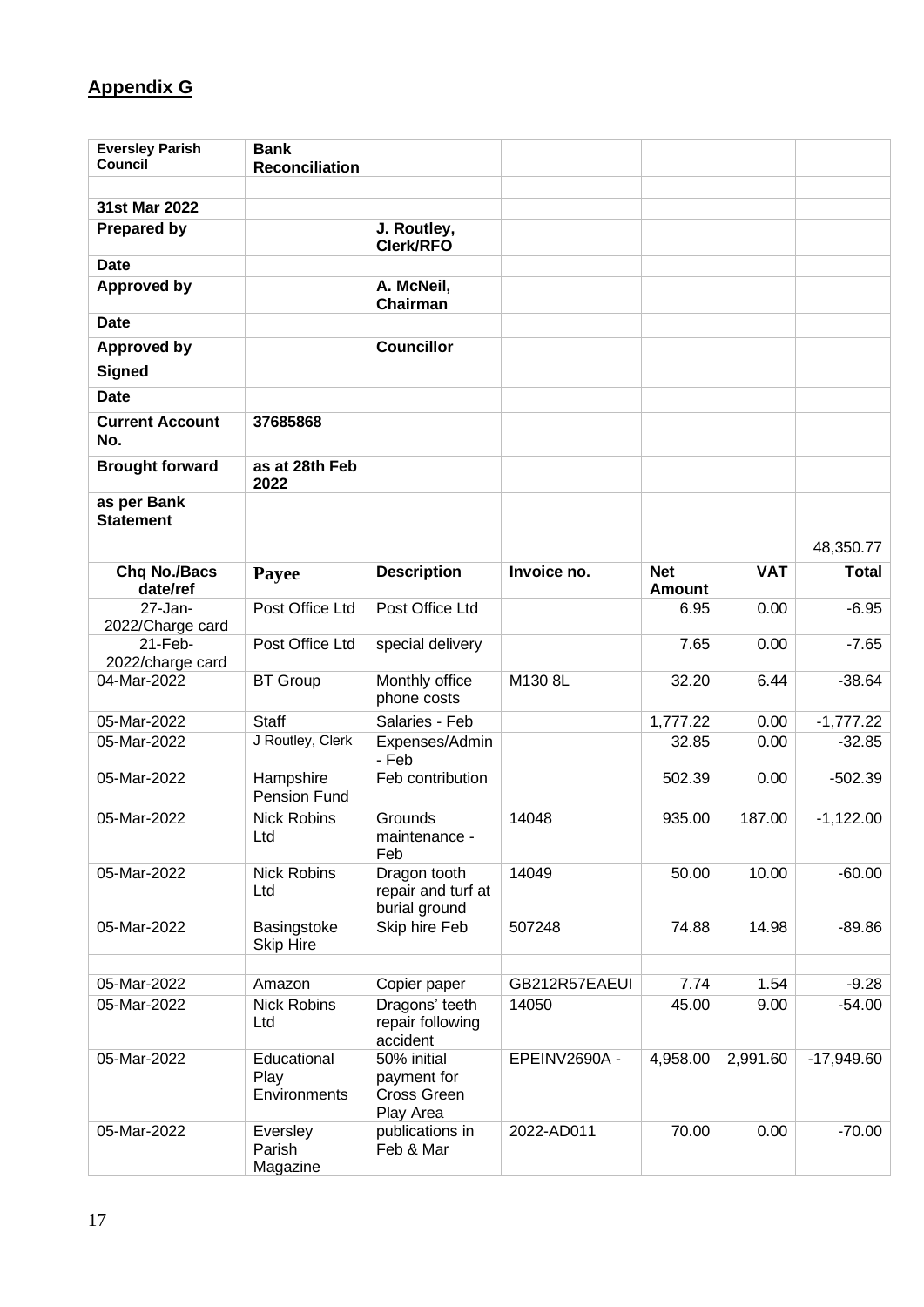| 10-Mar-2022                              | Royal British<br>Legion       | Jubilee Sign                 | D464        | 129.16 | 25.83 | $-154.99$  |
|------------------------------------------|-------------------------------|------------------------------|-------------|--------|-------|------------|
| 21-Mar-2022                              | Lloyds Bank                   | <b>Bank Fees</b>             | 364291161   | 7.85   | 0.00  | $-7.85$    |
| Lodgements                               |                               |                              | Invoice no. |        |       |            |
| 28-Mar-22                                | Randall                       | Donation to new<br>Play Area |             | 70.00  |       | 70.00      |
|                                          |                               |                              |             |        |       |            |
| <b>Total movement</b>                    | as per<br>cashbook            |                              |             |        |       | 26,537.49  |
| <b>Unpresented</b><br>cheques/payments   | as at 31st Mar<br>2022        |                              |             |        |       |            |
| Chq no./reference                        |                               |                              |             |        |       |            |
| <b>Bank Balance as</b><br>at             | 31st Mar 2022<br>as per Sheet |                              |             |        |       | 26,537.49  |
| <b>Balance Reserve</b><br><b>Account</b> | 38770268                      |                              |             |        |       | 82,748.10  |
|                                          | 9-Mar-2022                    | Interest                     |             |        |       | 0.63       |
|                                          |                               |                              |             |        |       | 82,748.73  |
| <b>Total funds held</b><br>by EPC        | as at 31st<br><b>Mar 2022</b> |                              |             |        |       | 109,286.22 |
|                                          |                               |                              |             |        |       |            |
|                                          |                               |                              |             |        |       |            |
|                                          |                               |                              |             |        |       |            |
|                                          |                               |                              |             |        |       |            |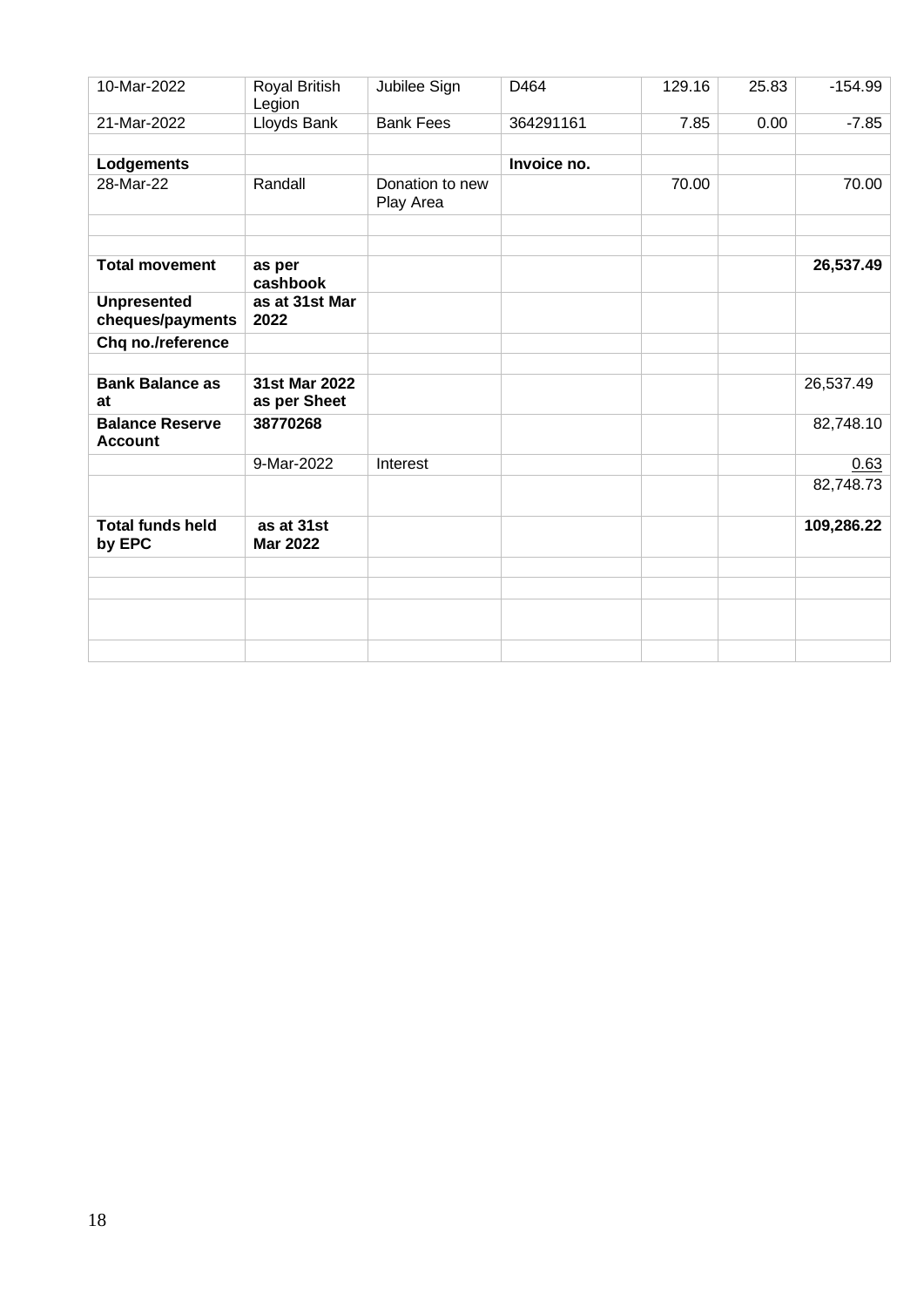# **Appendix H**

| <b>Eversley Parish</b>                    |             |                                                       |                             |            |              |
|-------------------------------------------|-------------|-------------------------------------------------------|-----------------------------|------------|--------------|
| <b>Council</b>                            |             |                                                       |                             |            |              |
| <b>Payments for</b><br>approval 10.5.2022 |             |                                                       |                             |            |              |
| The invoices listed                       |             |                                                       |                             |            |              |
| have been examined,                       |             |                                                       |                             |            |              |
| verified and certified                    |             |                                                       |                             |            |              |
| by the Responsible                        |             |                                                       |                             |            |              |
| <b>Financial Officer</b>                  |             |                                                       |                             |            |              |
|                                           |             |                                                       |                             |            |              |
| <b>Prepared</b>                           |             |                                                       |                             |            |              |
| by_                                       |             |                                                       |                             |            |              |
| J Routley, Clerk/RFO                      |             |                                                       |                             |            |              |
| <b>Date</b>                               |             |                                                       |                             |            |              |
|                                           |             |                                                       |                             |            |              |
| <b>Approved by</b>                        |             |                                                       |                             |            |              |
| Chairman                                  |             |                                                       |                             |            |              |
| <b>Date</b>                               |             |                                                       |                             |            |              |
|                                           |             |                                                       |                             |            |              |
| <b>Approved by</b>                        |             |                                                       |                             |            |              |
| Councillor                                |             |                                                       |                             |            |              |
| <b>Signed</b>                             |             |                                                       |                             |            |              |
|                                           |             |                                                       |                             |            |              |
| <b>Date</b>                               |             |                                                       |                             |            |              |
|                                           |             |                                                       |                             |            |              |
| Payee                                     | Invoice no. | <b>Description</b>                                    | <b>Net</b><br><b>Amount</b> | <b>VAT</b> | <b>Total</b> |
| Microsoft                                 | E02001D7XS  | 365 licence 25.4.2022-<br>24.4.2023                   | 112.80                      | 22.56      | 135.36       |
| Lloyds Bank                               |             | <b>Bank Fees</b>                                      | 7.00                        | 0.00       | 7.00         |
| <b>BT</b> Group                           | M132 GM     | Monthly office phone costs                            | 34.59                       | 6.91       | 41.50        |
| <b>Employment costs</b>                   |             | Employment costs - April                              | 2,196.80                    | 0.00       | 2,196.80     |
| J Routley, Clerk                          |             | Expenses/Admin - Apr                                  | 16.20                       | 0.00       | 16.20        |
| Nick Robins Ltd                           | 14103       | Grounds Maintenance - Apr                             | 1,014.67                    | 202.93     | 1,217.60     |
| Nick Robins Ltd                           | 14104       | Clearance of soil at Burial<br>Ground                 | 195.00                      | 39.00      | 234.00       |
| Nick Robins Ltd                           | 14105       | Cutting back hedges                                   | 395.00                      | 79.00      | 474.00       |
| <b>Basingstoke Skip Hire</b>              | <b>SLCC</b> | Skip Hire - Apr                                       | 90.72                       | 18.14      | 108.86       |
| <b>SLCC</b>                               |             | Annual membership                                     | 215.00                      | 0.00       | 215.00       |
| Amazon Payments UK                        | GB22DI0NZAE | Files                                                 | 25.90                       | 4.32       | 25.90        |
| Limited                                   | UI          |                                                       |                             |            |              |
| Amazon Payments UK<br>Limited             |             | Paper, pens and notepads                              | 42.00                       | 8.40       | 50.40        |
| <b>BHIB Ltd</b>                           |             | Insurance renewal                                     | 1,877.89                    | 0.00       | 1,877.89     |
| S. W. Hughes                              |             | Reimbursing materials for the<br><b>Eversley Sign</b> | 220.62                      | 0.00       | 220.62       |
| <b>Eversley Parish Magazine</b>           | receipts    | Annual Subscription for<br>posted hardcopies          | 14.00                       | 0.00       | 14.00        |
| Hampshire County<br>Council               | 3611492960  | Works for Eversley Village -<br>Gateways              | 250.00                      | 0.00       | 250.00       |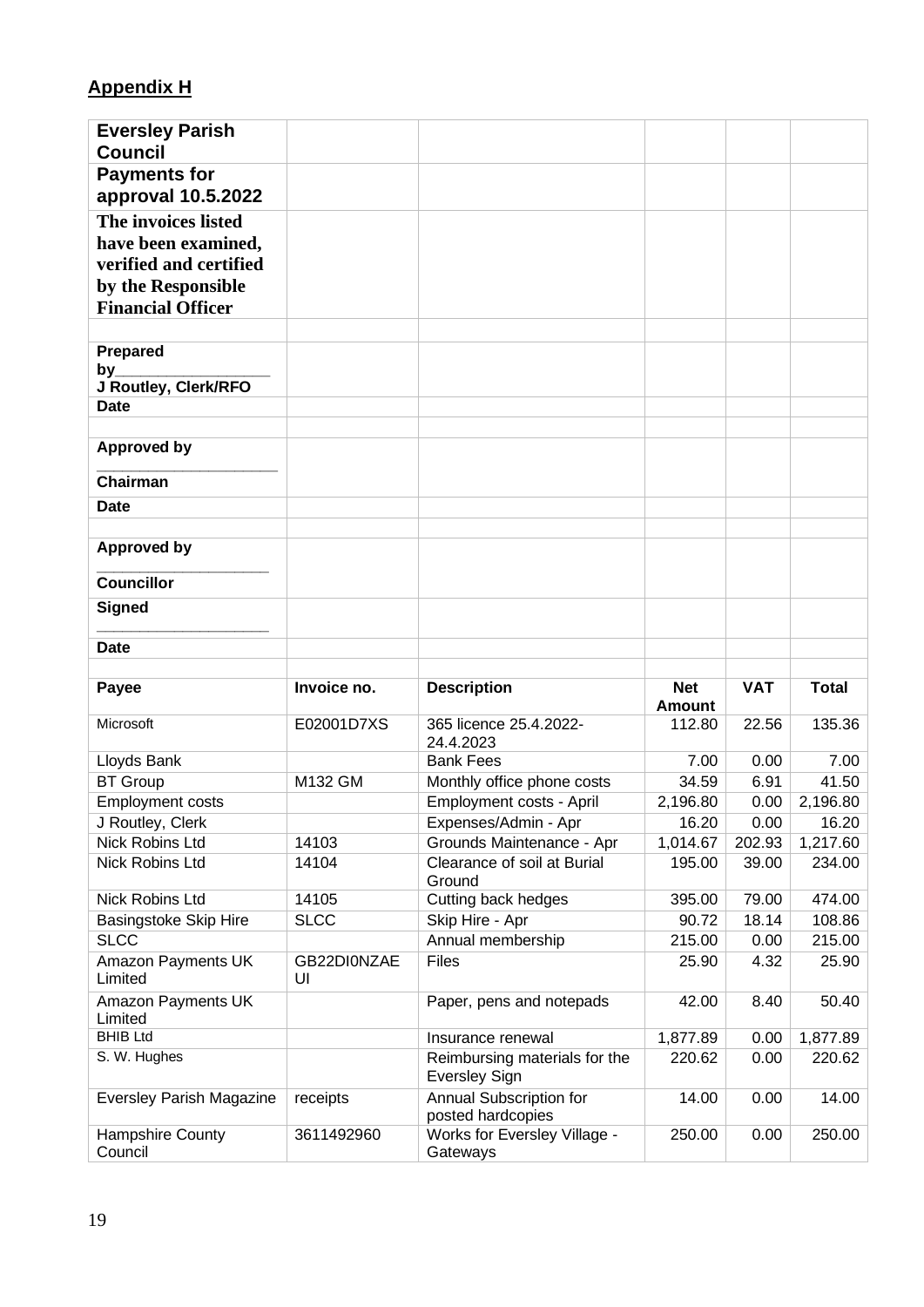| Amazon Payments UK<br>Limited | INV-GB-<br>145529211-<br>2022-87353 | <b>Bin Bags for Litter Picker</b> | 10.77 | 2.16 | 12.93    |
|-------------------------------|-------------------------------------|-----------------------------------|-------|------|----------|
| Amazon Payments UK<br>Limited | INV-GB-<br>152255971-<br>2022-26466 | <b>Dividers</b>                   | 4.34  | 0.86 | 5.20     |
|                               | <b>TOTAL</b>                        |                                   |       |      | 7,103.26 |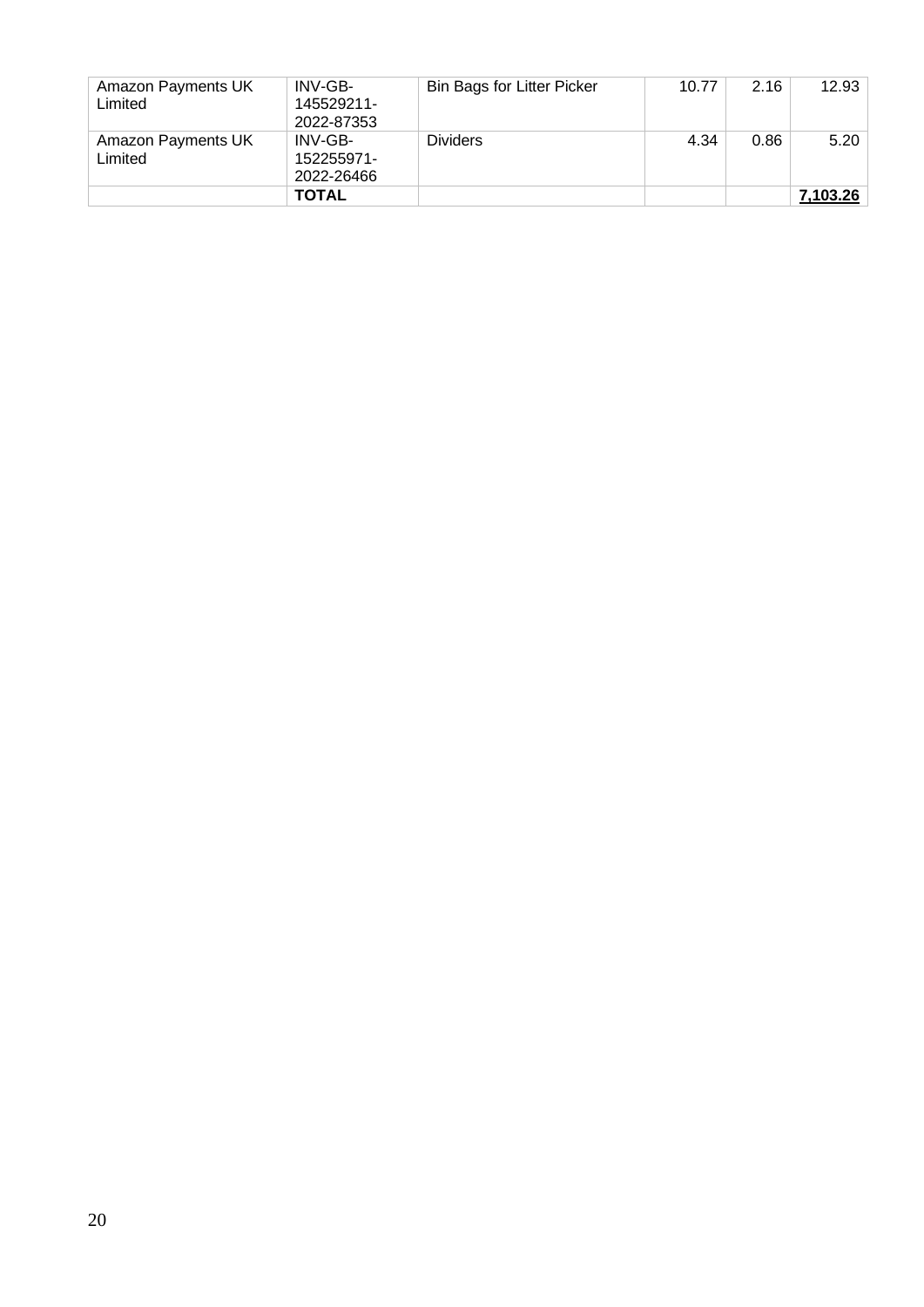## **Appendix I**

| <b>Year to Date</b>                                         |             |                     |                          |  |
|-------------------------------------------------------------|-------------|---------------------|--------------------------|--|
| at 31st Mar 2022                                            |             |                     |                          |  |
|                                                             |             |                     |                          |  |
|                                                             | FY 21-22    | <b>Budget 21-22</b> | $%$ of<br>budget<br>used |  |
|                                                             | <b>YEAR</b> |                     |                          |  |
|                                                             | to date     |                     |                          |  |
| <b>Income</b>                                               |             |                     |                          |  |
|                                                             |             |                     |                          |  |
| Precept (split into 2 payments)                             | 78,977.00   | 78,977              |                          |  |
| <b>HDC Council Tax Support Grant</b>                        | 0.00        | 0                   |                          |  |
| Bank Interest (on reserve acc)                              | 7.24        | 10                  |                          |  |
| <b>Garden Plot Rents</b>                                    | 646.00      | 518                 |                          |  |
| S106 Funds                                                  | 0.00        | 0                   |                          |  |
| <b>Burial Ground Fees</b>                                   | 2,160.00    | 1,500               |                          |  |
| Donations/Grants                                            | 3,280.20    | 2,560               |                          |  |
| other income                                                | 90.00       | 0                   |                          |  |
| Insurance claim                                             | 0.00        | 0                   |                          |  |
| <b>VAT Reclaim</b>                                          | 6,080.62    |                     |                          |  |
| <b>Sub Total</b>                                            | 91,241.06   | 83,565              |                          |  |
|                                                             |             |                     |                          |  |
| <b>Expense</b>                                              |             |                     |                          |  |
| <b>Staff Renumeration + Pension</b><br>+HMRC                | 29,461.01   | 29,367              | 100.3                    |  |
| Admin/Office Costs                                          | 1,687.35    | 2,383               | 70.8                     |  |
| <b>Hall Rental</b>                                          | 495.00      | 550                 | 90.0                     |  |
| <b>Chair/Cllr Expenses</b>                                  | 113.41      | 500                 | 22.7                     |  |
| <b>Bank Charges</b>                                         | 120.25      | 120                 | 100.2                    |  |
| Subscriptions/Publications                                  | 1,212.90    | 1,750               | 69.3                     |  |
| Insurance/Audit Fees                                        | 2,148.47    | 2,500               | 85.9                     |  |
| Election costs (every 4 years<br>unless by-election called) | 0.00        | 0                   | 0.0                      |  |
| <b>Admin Sub Total</b>                                      | 35,238.39   | 37,170              | 94.8                     |  |
| <b>Grounds Maintenance</b>                                  | 11,886.90   | 13,120              | 90.6                     |  |
| Repairs/Maintenance                                         | 3,348.74    | 6,000               | 55.8                     |  |
| conservation volunteers                                     | 0.00        | 517                 | 0.0                      |  |
| <b>Tackling Flooding</b>                                    | 0.00        | 1,550               | 0.0                      |  |
| <b>Tree Work</b>                                            | 1,115.00    | 3,400               | 32.8                     |  |
| <b>Tree Survey</b>                                          | 0.00        | 2,000               | 0.0                      |  |
| Waste Management                                            | 1,010.44    | 1,429               | 70.7                     |  |
| Annual Playground Inspection                                | 270.00      | 360                 | 75.0                     |  |
| EPC projects + new equipment                                | 23,661.23   | 38,000              | 62.3                     |  |